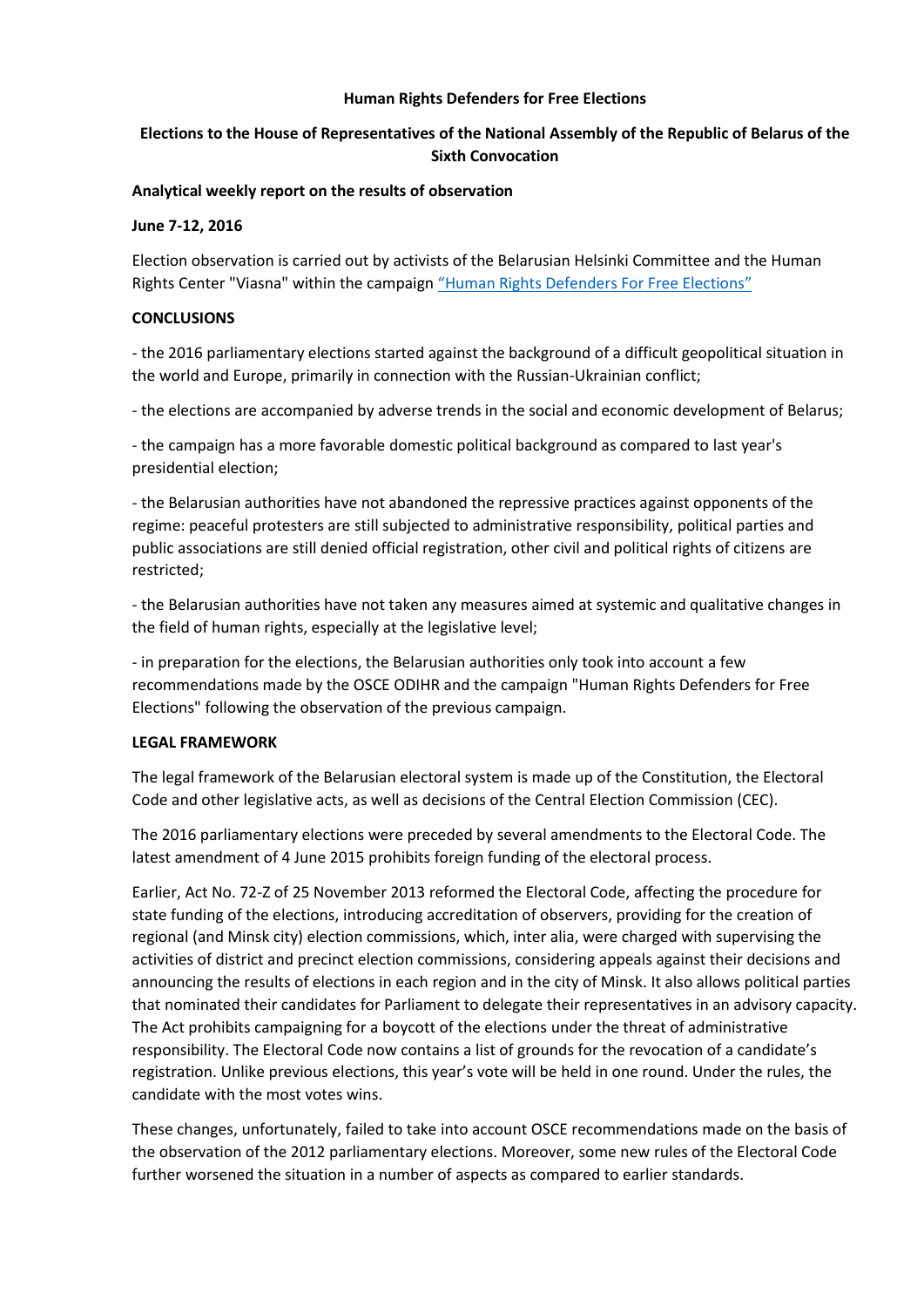On 4 January 2014, Belarus acceded to the CIS's Convention on Standards for Democratic Elections, Electoral Rights and Freedoms, which was signed on 7 October 2002 in Chisinau.

The new rules banning campaigning for a boycott of the elections clearly contradict the CIS Convention, which stipulates that a boycott or calls to boycott elections are means of free exercising electoral rights and freedoms; any obstacles to exercising these rights should be prosecuted.

## **POLITICAL TRENDS**

The elections take place in a difficult geopolitical situation, which is primarily due to the Russian-Ukrainian conflict, and also because of the protracted economic crisis, a drop in incomes and mounting unemployment in the country.

The past ten months were marked by certain improvement in relations between Belarus, the EU and the United States. All the Belarusian political prisoners were released in August 2015, which was primarily due to the EU's decision to freeze and later lifting of sanctions against Belarus.

Since August 2015, there has been a general decrease in the level of repression in the country, with no cases of administrative arrests used against peaceful protesters and no arbitrary detentions of civil society and political activists.

However, the Belarusian authorities failed to completely abandon the repressive approaches to their political opponents (peaceful protesters) and continued to impose heavy fines under administrative procedures. As before, political parties and NGOs cannot receive state registration. There were facts of harassment of independent journalists, human rights defenders and civil society activists.

Human rights groups say that Belarus fails to demonstrate any changes in the field of human rights, especially at the legislative level.

Thus, the current campaign opened against a better, but by no means favorable, domestic political background as compared to the beginning of last year's presidential election.

# **ANNOUNCEMENT OF ELECTIONS AND ADMINISTRATION OF THE ELECTORAL PROCESS**

According to the Belarusian Constitution (Arts. 84, 91) and the Electoral Code (Art. 56), "elections to the House of Representatives of the new convocation are appointed by the President of the Republic of Belarus not later than four months and held no later than 30 days prior to the expiration of the powers of the House of Representatives of the current convocation".

The date of elections was appointed by President's Decree No. 190, which was signed on 6 June 2016. The vote will take place on September 11. The elections to Parliament's lower house will be administered by 110 district and 6,149 precinct election commissions (including 49 commissions located abroad).

On 7 May 2016, a meeting of the Central Election Commission considered the preparation of the elections and approved guidelines for election commissions and samples of election documents.

Unlike last year, these guidelines have not been published on the CEC website, which is a clear negative trend that prevents the observers from welcoming any actual changes in the work of election commissions.

On 8 June 2016, a meeting of the Central Election Commission approved Decree No. 14 of 8 June 2016 "On the approval of the schedule of organizational measures for the preparation and holding of the elections of deputies of the House of Representatives of the National Assembly of the Republic of Belarus of the sixth convocation", Decree No. 17 of 8 June 2016 "On the formation of constituencies for the elections of deputies of the House of Representatives of the National Assembly of the Republic of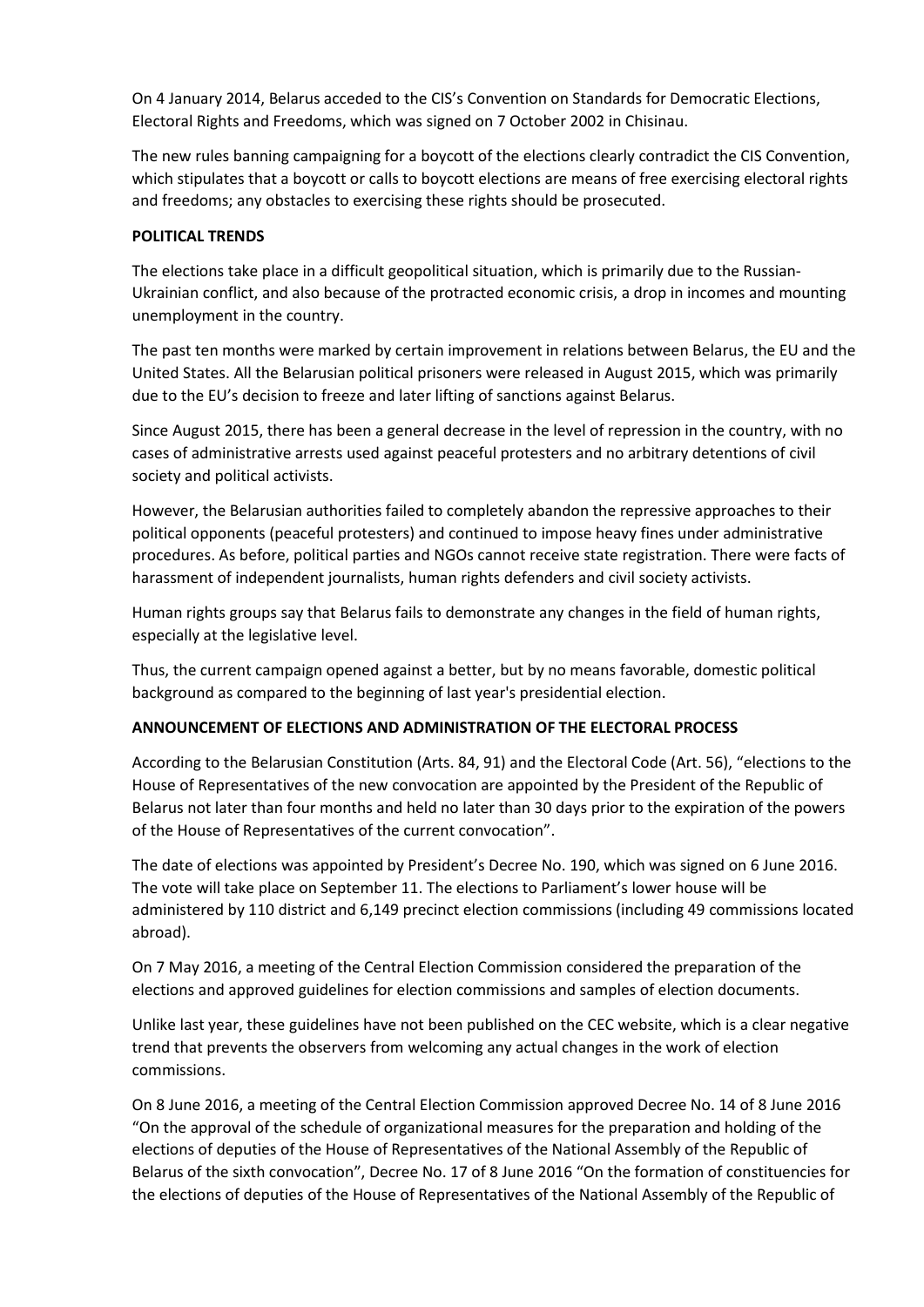Belarus of the sixth convocation"; Decree No. 18 of 8 June 2016 "On clarifying the application of the provisions of the Electoral Code of Belarus regulating the procedure of formation of election commissions during the elections of deputies of the House of Representatives of the National Assembly of the Republic of Belarus of the sixth convocation"; Decree No. 19 of 8 June 2016 "On clarifying the application of the provisions of the Electoral Code of Belarus regulating the procedure of nomination of candidates for deputies by collecting signatures of voters in the elections of deputies of the House of Representatives of the National Assembly of the Republic of Belarus of the sixth convocation"; Decree No. 20 of 8 June 2016 "On approval of the procedure of delegating observers in the preparation and conduct of the elections of deputies of the House of Representatives of the National Assembly of the Republic of Belarus of the sixth convocation; Decree No. 21 of 8 June 2016 "On approval of the procedure of activities of foreign (international) observers in the preparation and conduct of the elections of the House of Representatives of the National Assembly of the Republic of Belarus of the sixth convocation"; Decree No. 22 of 8 June 2016 "On informing citizens about the work for the preparation and holding of the elections to the House of Representatives of the National Assembly of the Republic of Belarus of the sixth convocation"; Decree No. 23 of 8 June 2016 "On the procedure of participation of the citizens of the Republic of Belarus located outside the Republic of Belarus in the elections of deputies of the House of Representatives of the National Assembly of the Republic of Belarus of the sixth convocation"; Decree No. 24 of 8 June 2016 "On creation of additional conditions of voting by voters with disabilities during the elections of deputies of the House of Representatives of the National Assembly of the Republic of Belarus of the sixth convocation"; Decree No. 29 of 8 June 2016 "On the extrabudgetary fund for additional financing of expenses for the preparation and holding of the elections of deputies the House of Representatives of the National Assembly of the Republic of Belarus of the sixth convocation"; Decree No. 30 of 8 June 2016 "On approval of the Decree on the electoral fund of the candidate for the House of Representatives of the National Assembly of the Republic of Belarus of the sixth convocation".

As in the previous presidential elections, the CEC still fails to publish all of its decisions, which is questionable in terms of the principle of transparency in the electoral process.

These decisions introduced a number of new rules, which, according to the CEC members, take into account the proposals on the improvement of the electoral processes worked out by the OSCE ODIHR following the 2015 presidential election. On 12 February 2016, an interdepartmental expert group was set up to examine the OSCE ODIHR recommendations and to consider the possibilities of their implementation in the electoral process. As a result, the CEC took into account two proposals out of thirty recommendations. In particular, the CEC said that the meetings of local executive committees charged with the formation of election commissions at all levels should include the discussion of professional and political qualities of the candidates nominated to the election commissions. Moreover, in case a seat on the commission is contested by several candidates, each nominated candidate should be discussed and put on a vote separately. Furthermore, it stipulates that meetings may be attended by representatives of political parties and public associations, whose observers have been accredited by the CEC.

The approved regulations specified the rights of national and international observers. In particular, during early voting and on Election Day observers will be entitled to receive from precinct election commissions information on the number of citizens included in the voter lists and the number of citizens who have taken part in the vote. In addition, observers accredited by the corresponding district election commission will have the right to observe the transfer of protocols from precinct election commissions.

The websites of local executive committees will publish court rulings on electoral disputes, which, according to the CEC chair, meets the ODIHR recommendations and increases the transparency of the process.